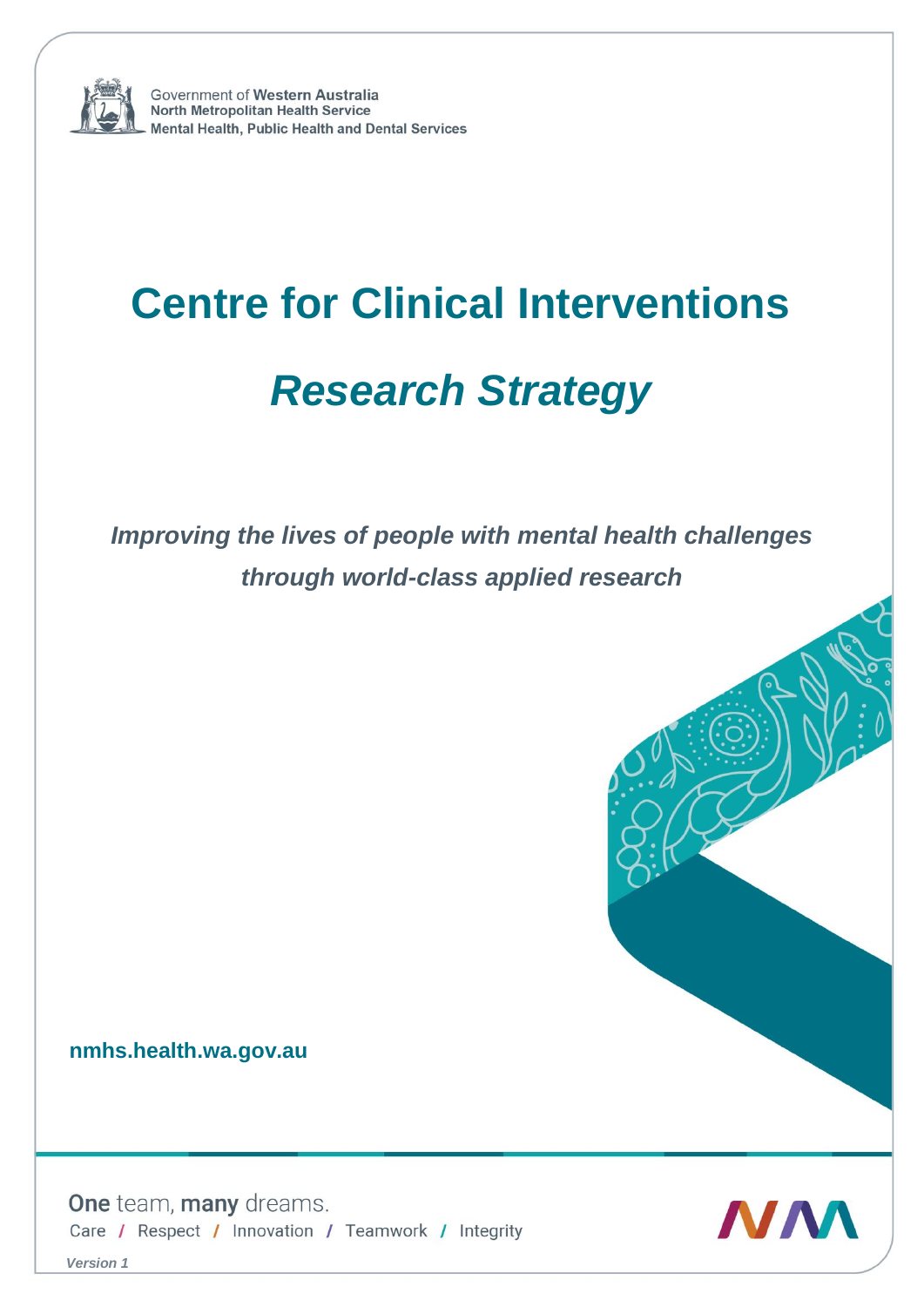# **Contents**

| <b>Title Page</b>                      |                |
|----------------------------------------|----------------|
| <b>Contents Page</b>                   | $\overline{2}$ |
| <b>Acknowledgements Page</b>           | 4              |
| <b>Director's Comments</b>             | 5              |
| Introduction                           | 6              |
| <b>Vision and Mission</b>              |                |
| <b>Values and Guiding Principles</b>   | 8              |
| <b>Research Priorities and Domains</b> | 9              |
| <b>Strategic Research Agendas</b>      | 10             |
| <b>Enablers to Achieving Outcomes</b>  | 11             |
| <b>Metrics of Success</b>              | 12             |

This document can be made available in alternative formats on request. © North Metropolitan Health Service 2022

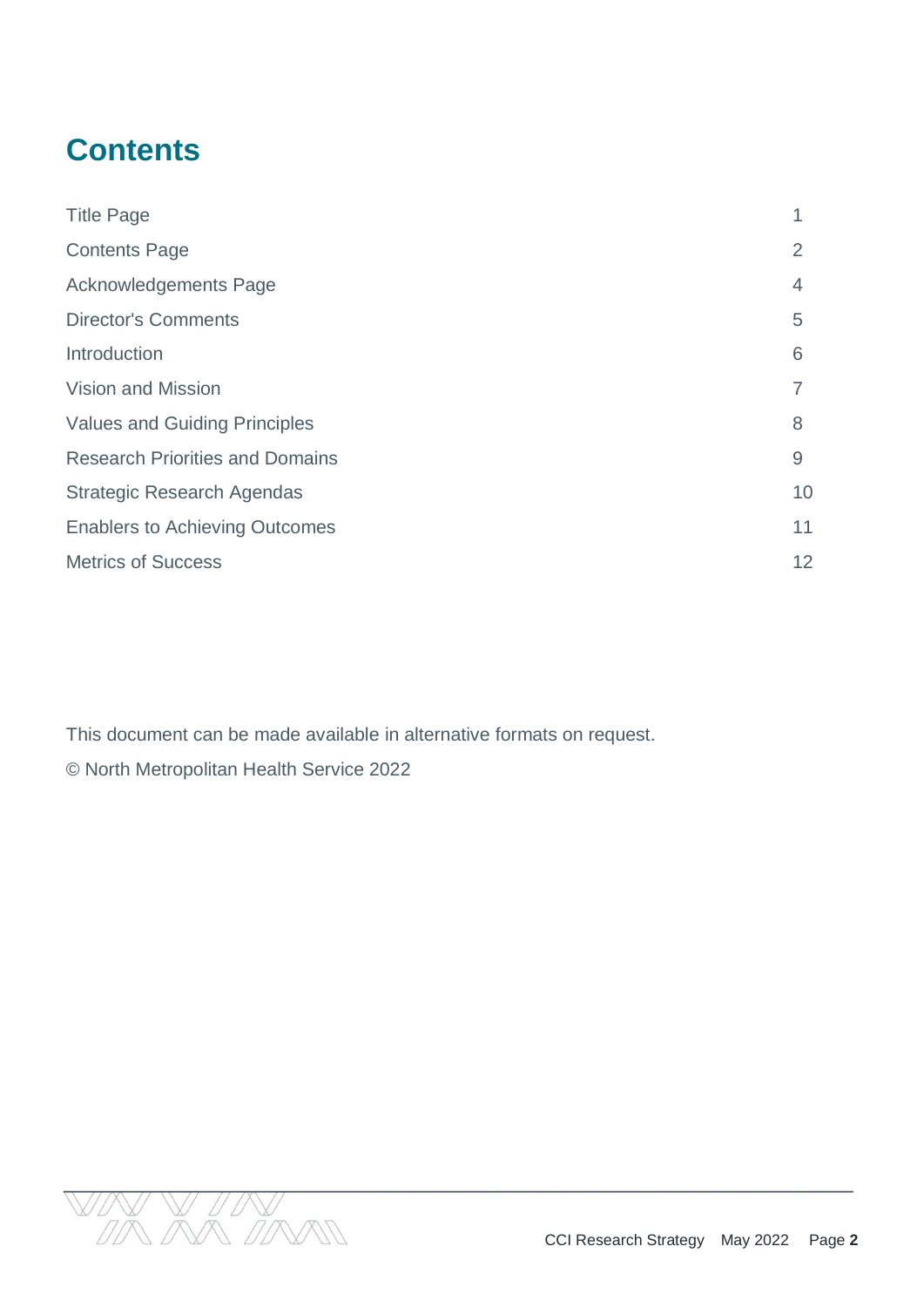CCI acknowledges the traditional owners of the lands on which we work and live, and pays respect to their elders past and present.

**\_\_\_\_\_\_\_\_\_\_\_\_\_\_\_\_\_\_\_\_\_\_\_\_\_\_\_\_\_\_\_\_\_\_\_\_\_\_\_\_\_\_\_\_**

CCI recognises and values the cultural, spiritual and educational practices of Aboriginal and Torres Strait Islander peoples.

CCI also acknowledges the individual and collective expertise of people with a living or lived experience of mental health challenges.

\_\_\_\_\_\_\_\_\_\_\_\_\_\_\_\_\_\_\_\_\_\_

We recognise the important contribution they make and value their courage to share this unique perspective for the purpose of achieving better outcomes for all.

**\_\_\_\_\_\_\_\_\_\_\_\_\_\_\_\_\_\_\_\_\_\_\_\_\_\_\_\_\_\_\_\_\_\_\_\_\_\_\_\_\_\_\_\_**

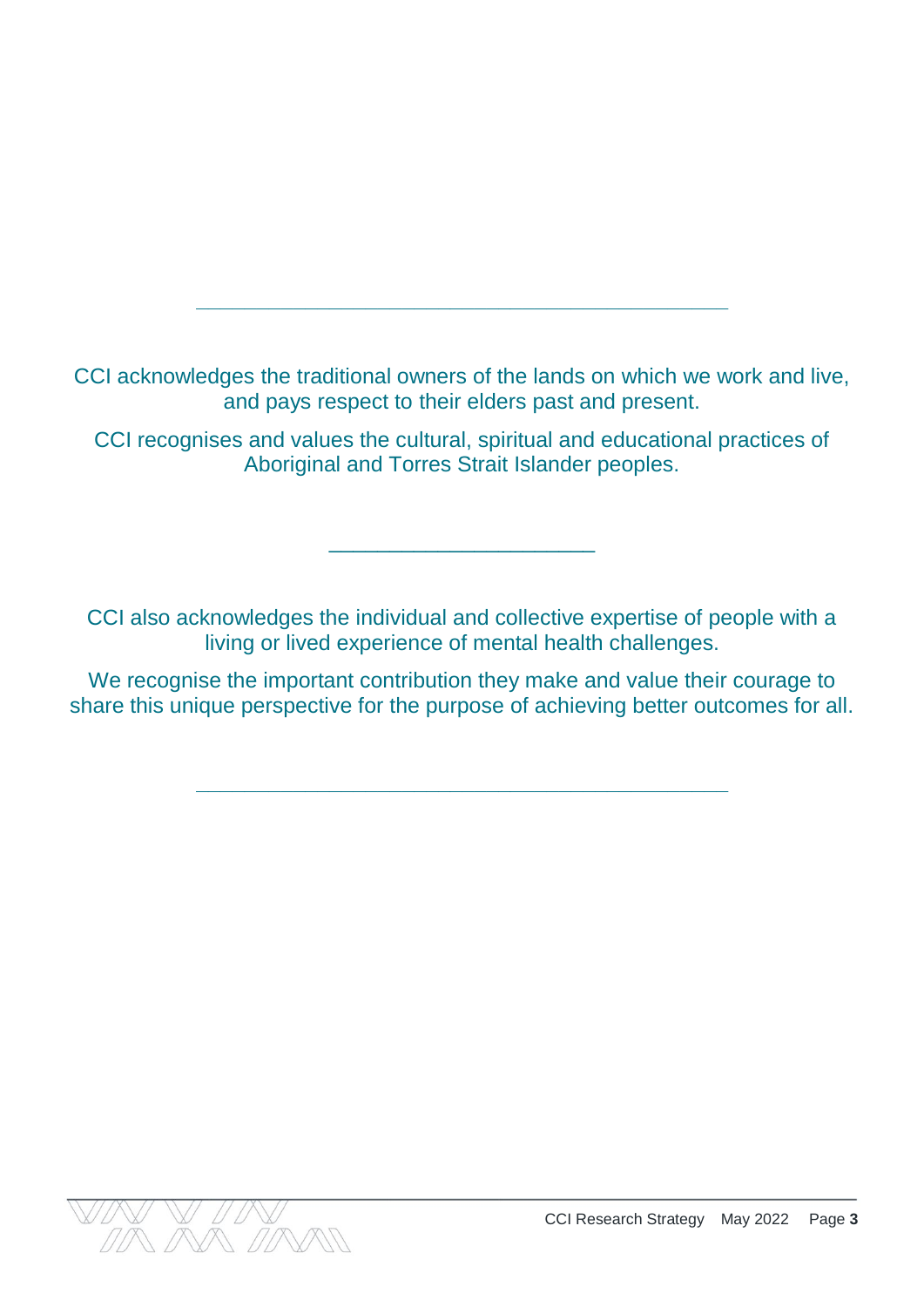#### **From the Director, Centre for Clinical Interventions**

Research and evaluation are fundamental components of the model of care at the Centre for Clinical Interventions (CCI).

CCI was established to provide a scientific environment for clinically applied research, within which evidence-supported clinical practice and the theoretical understanding of psychopathology are investigated, with the aim of decreasing patient distress and increasing patient empowerment. At CCI, clinical practice and research are mutually interactive and balanced.

At the heart of the work we do at CCI is the way our four core areas of business support and depend on each other;

- (1) provision of evidence-supported psychological treatments,
- (2) training of mental health workers,
- (3) research, and

 $\Lambda/N$  AVA  $\Lambda/N$ 

(4) dissemination of our online resources.

The evidence-based treatments we provide are developed from clinical research literature; these are then evaluated through our quality assurance program, which also allows us to investigate psychological maintaining factors of anxiety, mood and eating disorders. This information is then fed back to the clinical and research communities through publications and presentations, and to the broader community on our website. The resources that our clinical psychologists develop as part of these treatments are made available to our patients and to practitioners around WA, Australia and the world via our online resources. In order to share the knowledge arising from our experience in delivering these treatments, we provide regular workshops for health professionals, and provide training placements for post-graduate psychology students.

This constant interaction of drawing on research evidence to inform our clinical practice, and using the results of our clinical practice to inform research, exemplifies the 'Scientist-Practitioner' model of clinical psychology. Our service has been described as "a nationally recognised model of excellence" by the Australian Clinical Psychology Association.

This commitment to the evaluation of treatment and the understanding of psychological disorders is further reinforced through current Western Australia government policy such as the Sustainable Health Review, which proposes in Recommendation Six the "immediate transparent public reporting of patient outcomes and experience".

At CCI, the undertaking of research and evaluation in a quality improvement framework is not an ideological or luxuriant intellectually stimulating enterprise. It is an essential activity underpinning all the work we do ensuring patients presenting to a public mental health service receive the best possible treatment.

To that end I am pleased to present this articulation of a research strategy that the service is committed to and expects to be held accountable against.

> Dr Bruce Campbell Consultant Clinical Psychologist

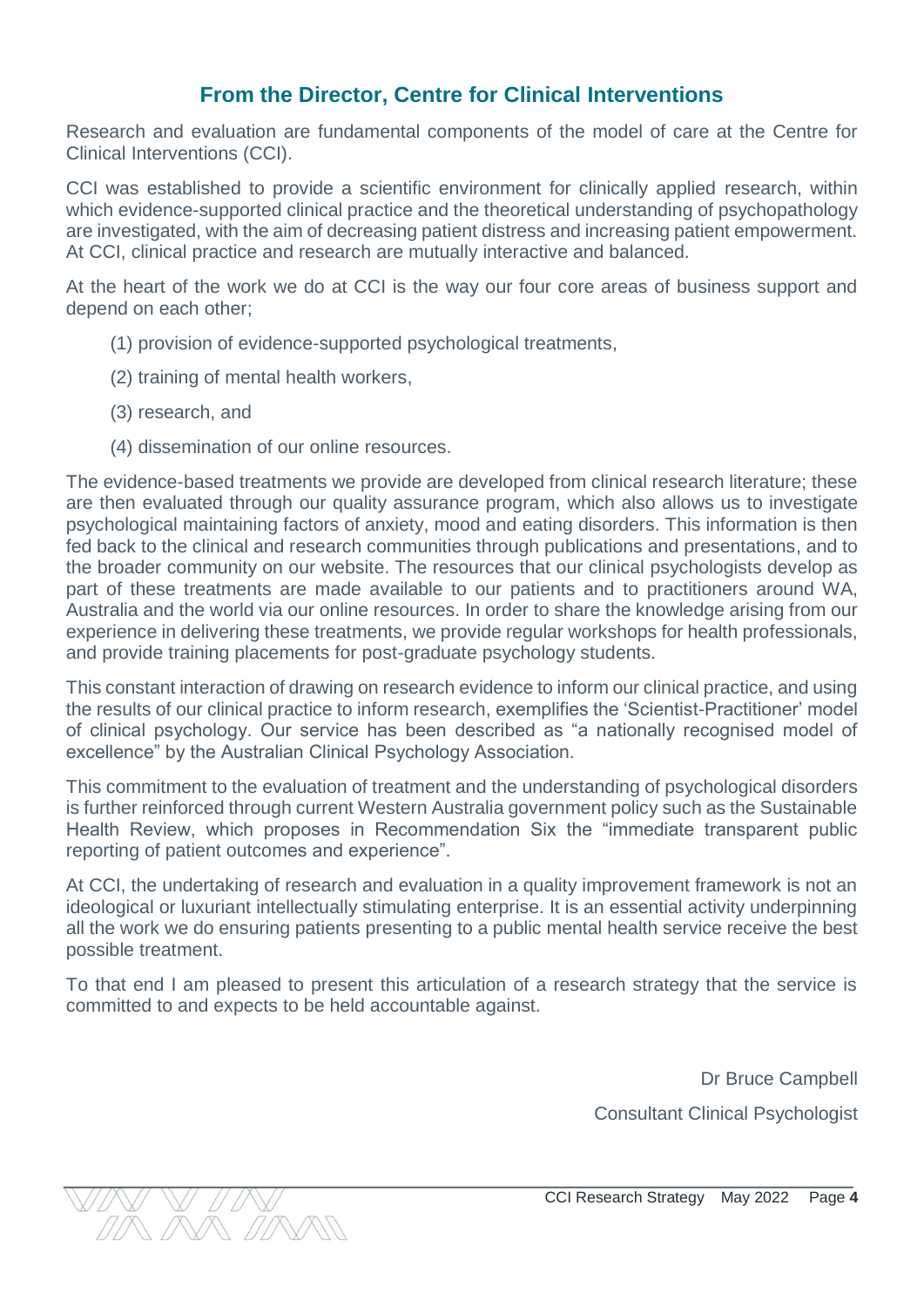### **Introduction**

Psychological treatments can help people recover from mental health challenges and live healthy, meaningful lives, but they do not always work for everyone. We need to better understand for whom existing treatments are effective and ineffective, and how services can be provided most effectively and efficiently to people when and where they are needed. We need to continually strive to develop more effective treatments to increase the chance that someone experiencing mental health challenges can make a full recovery as quickly as possible and can stay well for as long as possible.

Research is one of CCI's core areas of [business](https://www.cci.health.wa.gov.au/About-Us/Overview) (see Figure 1) and is integral to us delivering effective, [evidence-based](https://www.cci.health.wa.gov.au/Treatment) treatments to people with mental disorders at our clinic in [Perth,](https://www.cci.health.wa.gov.au/About-Us/Contact-Us/Our-Location) Western [Australia.](https://www.cci.health.wa.gov.au/About-Us/Contact-Us/Our-Location) As a public community mental health clinic, CCI is well-placed to investigate how well treatments work in the real world, with real clients, with real problems. Research also guides the training we deliver to mental health [professionals,](https://www.cci.health.wa.gov.au/Training) and helps us develop evidencesupported resources for professionals, consumers, and carers that are freely available on our website.



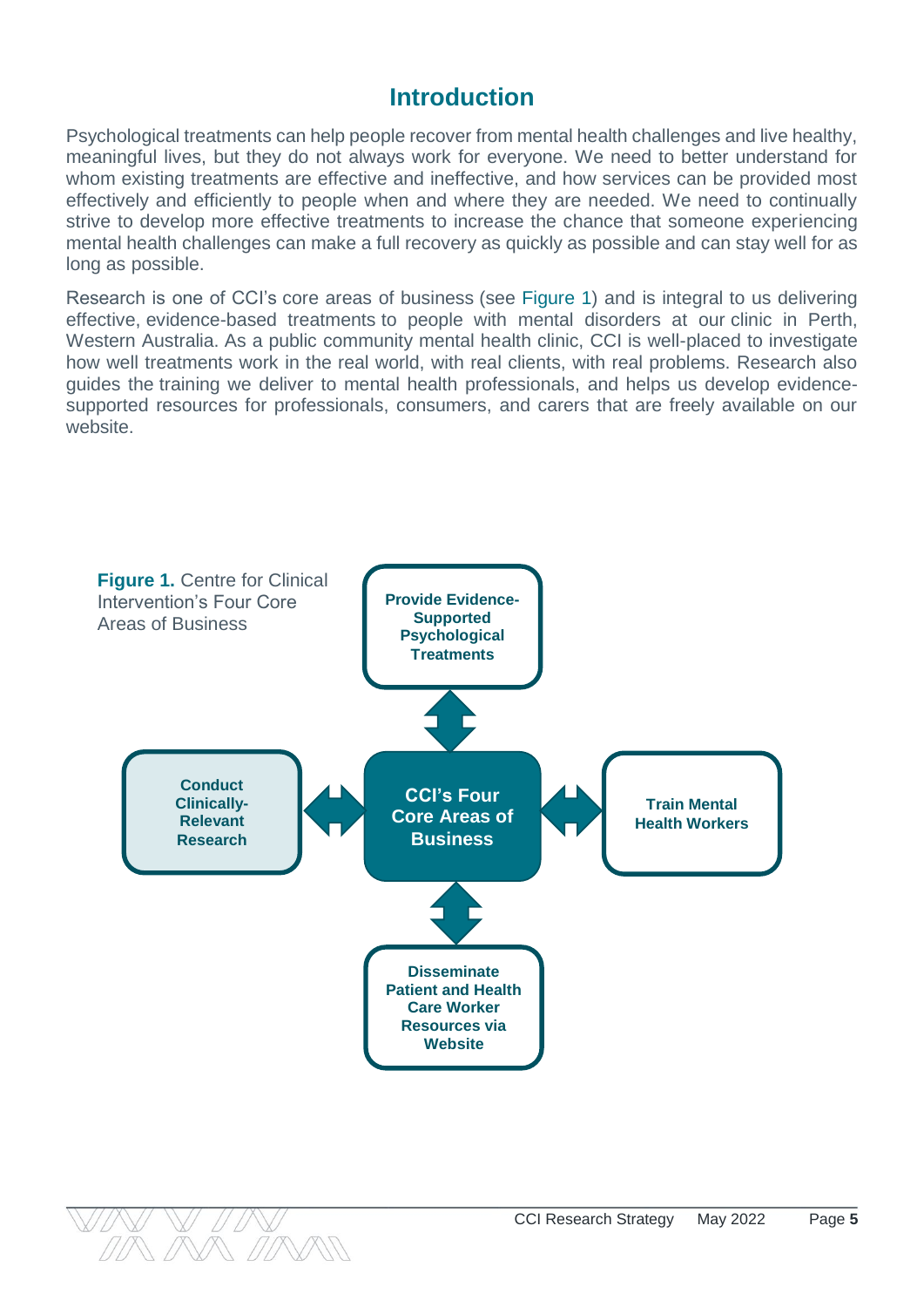The overarching aim of research conducted at CCI is to help improve the effectiveness of psychological therapies for common mental health problems. CCI's treatment programs undergo a continual process of development, evaluation, innovation and re-evaluation, to ensure that outcomes are meeting or exceeding national and international benchmarks and continually improving.

We routinely track our clients' progress during their treatment at CCI, and seek their written consent to use this data for research and quality improvement purposes. Our team of clinical researchers analyse the data to answer important questions that enable us to improve our treatment programs. We also publish the results in leading peer-reviewed scholarly journals and report our findings at Australian and international conferences, so that researchers and clinicians around the world benefit from the work being done in our clinic.

The staff at CCI highly value the insights that we have gained from our clients and we appreciate their willingness to allow us to share these insights with other consumers, clinicians, and researchers around the world. The only way our research can have an impact is through genuine and committed partnerships between clients, carers, clinicians, administrative staff, researchers, students, and research and clinical partners (e.g., research institutions).

CCI has been conducting applied research for over 20 years, with an impressive track record of highly cited publications, presentations, and policy and practice impacts (see [www.cci.health.wa.gov.au/Research/Publications\)](http://www.cci.health.wa.gov.au/Research/Publications). CCI's research strategy aims to articulate the vision, mission, values and strategic priorities that have driven our research over the last two decades, and that will provide a roadmap for ensuring that our future research has positive impacts on consumer outcomes locally, nationally, and internationally.

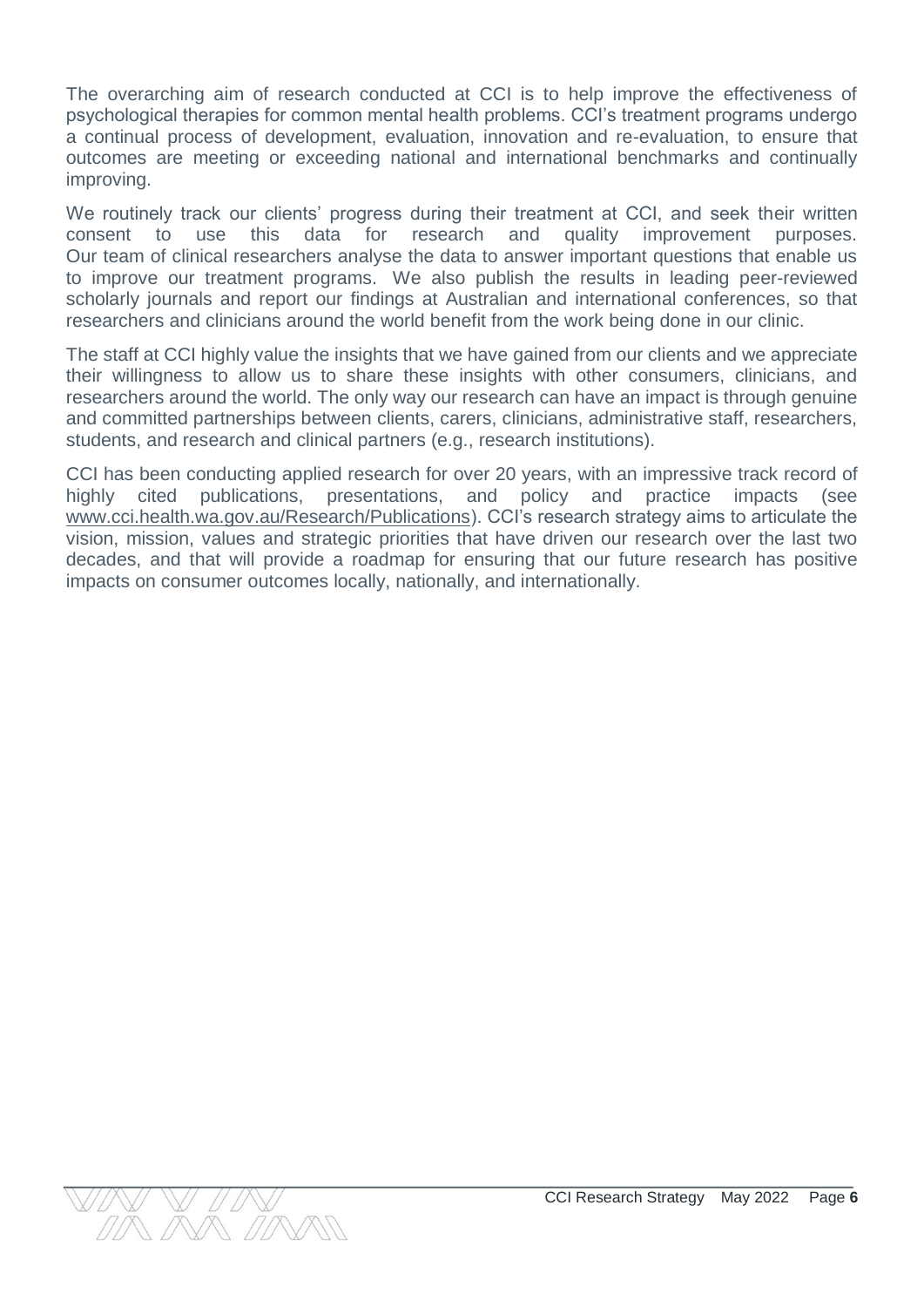# **Our Vision**

As a centre of excellence in clinical psychology, CCI strives to improve the lives of people with mental health challenges through world-class applied research.

**\_\_\_\_\_\_\_\_\_\_\_\_\_\_\_\_\_\_\_\_\_\_\_\_\_\_\_\_\_\_\_\_\_\_\_\_\_\_\_\_\_\_\_\_\_\_**

To support partnerships between researchers, clinicians, and people with lived experience to ensure consumers receive high quality care with outcomes that set new international benchmarks through continual evaluation, quality improvement, and innovative translational research.

**Our Mission**

**\_\_\_\_\_\_\_\_\_\_\_\_\_\_\_\_\_\_\_\_\_\_\_\_\_\_\_\_\_\_\_\_\_\_\_\_\_\_\_\_\_\_\_\_\_\_**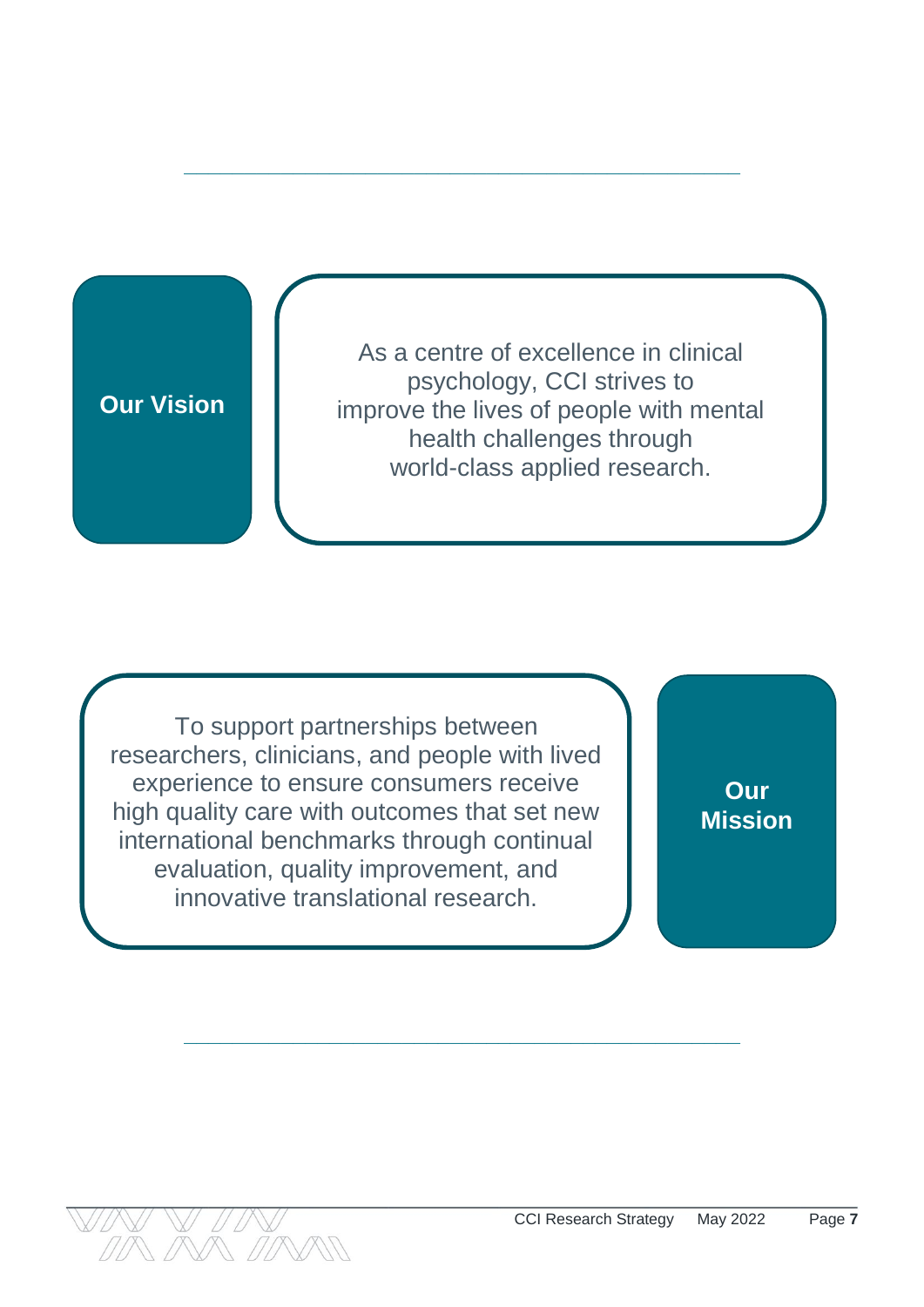# *Our Values and Guiding Principles*

| <b>Consumer-Focused</b>                                                                | We conduct research to ensure our interventions are having a<br>genuinely positive impact on people experiencing mental health<br>challenges. We seek to involve consumers when planning,<br>conducting and reporting our research.                                                                                                                                                                                                                                 |
|----------------------------------------------------------------------------------------|---------------------------------------------------------------------------------------------------------------------------------------------------------------------------------------------------------------------------------------------------------------------------------------------------------------------------------------------------------------------------------------------------------------------------------------------------------------------|
| <b>Continual Improvement</b>                                                           | CCI's treatment programs undergo a continual process of<br>development, evaluation, innovation and re-evaluation to ensure that<br>outcomes are (a) meeting or exceeding national and international<br>benchmarks and (b) continually improving.                                                                                                                                                                                                                    |
| <b>Embedded Research &amp;</b><br><b>Evaluation Within</b><br><b>Clinical Practice</b> | Research at CCI is tightly integrated with the treatments we deliver.<br>Our clinical work informs our research questions, and our research<br>findings inform our clinical practice. Everyone at CCI is involved in<br>research every day – from our receptionist who greets our clients and<br>administers questionnaires, to our clinical psychologists who provide<br>therapy and enter data, to our team of researchers who analyse and<br>interpret the data. |
| <b>Innovation</b>                                                                      | We seek to improve consumer outcomes through innovation in<br>psychological practice by implementing the latest knowledge in<br>clinical psychological science, technology,<br>and<br>consumer<br>engagement.                                                                                                                                                                                                                                                       |
| <b>Evidence-Based</b><br><b>Practice &amp; Practice-</b><br><b>Based Evidence</b>      | We integrate evidence-supported theory and principles with practice-<br>based evidence from a real-world setting to optimise consumer<br>outcomes.                                                                                                                                                                                                                                                                                                                  |
| <b>Dissemination</b>                                                                   | We communicate our findings to our clients, partners and<br>stakeholders, colleagues, and the broader research community so<br>that the whole sector benefits from our research.                                                                                                                                                                                                                                                                                    |
| <b>Capacity Building</b>                                                               | We nurture the next generations of scientist-practitioners and<br>practitioner-scientists by offering opportunities for collaboration,<br>mentoring, training and support.                                                                                                                                                                                                                                                                                          |
| <b>Local Focus,</b><br><b>Global Impact</b>                                            | Our primary focus is on improving the lives of our clients, but we aim<br>for our research to have global impacts by disseminating outcomes<br>via academic journals, conference presentations, training, and freely<br>accessible online manuals.                                                                                                                                                                                                                  |
| <b>Partnerships &amp;</b><br><b>Collaboration</b>                                      | We will actively seek opportunities to work with other clinicians,<br>researchers, policy-makers, and people with lived experience to<br>optimise research impacts. We strive to form partnerships with<br>Aboriginal/First Nations organisations to build capacity in<br>Aboriginal/First Nations clinical trainees and researchers.                                                                                                                               |

IN Y I IN<br>IA AN IANN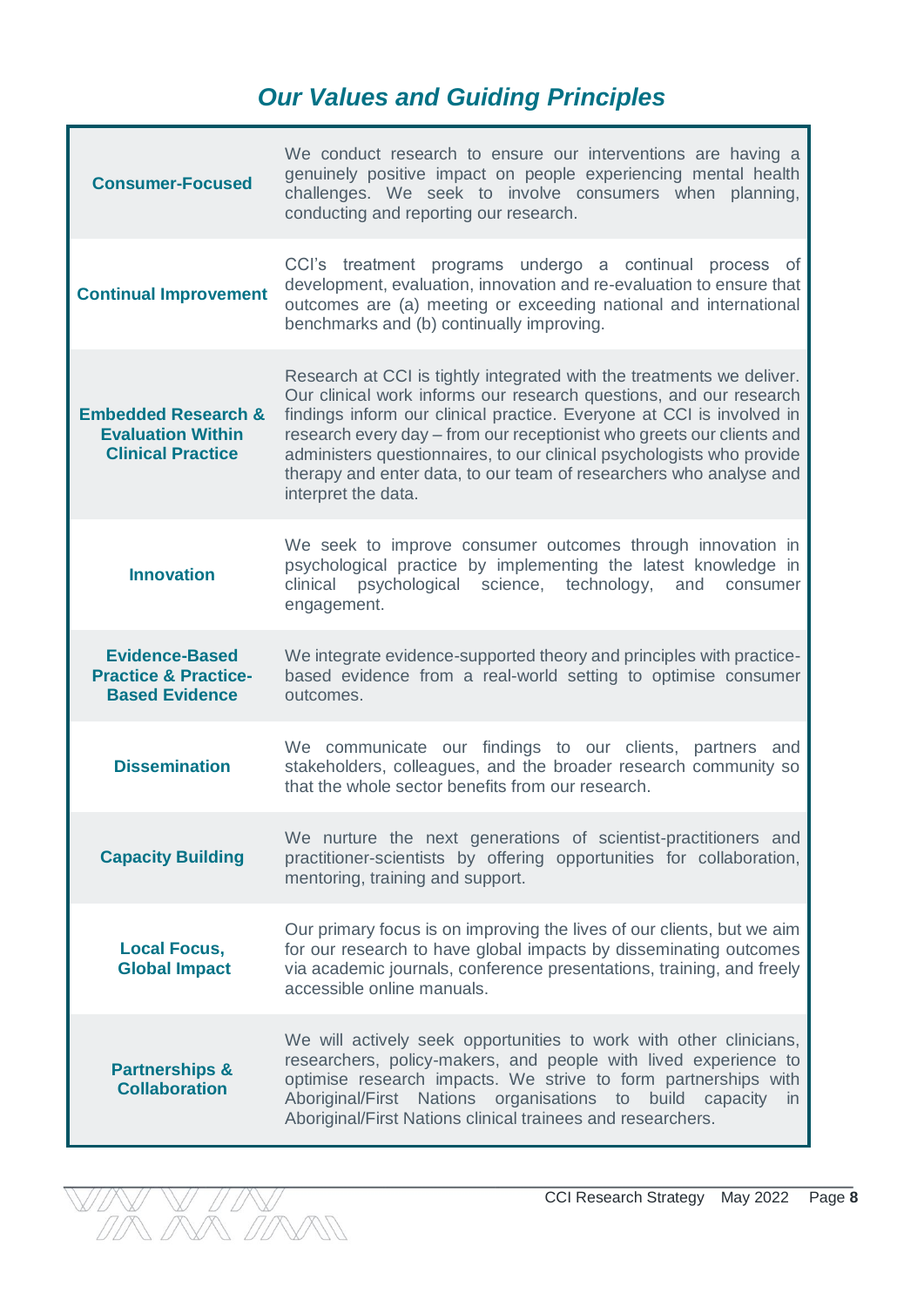# *Research Priorities*

The Centre for Clinical Interventions conducts applied research into the following mental disorder classes.

| Depression | <b>Bipolar Disorder</b> | <b>Anxiety Disorders</b> | <b>Eating Disorders</b> |
|------------|-------------------------|--------------------------|-------------------------|
|------------|-------------------------|--------------------------|-------------------------|

Specific priorities within these areas are informed by CCI's core areas of business, clinical need, current literature, consumer input, and clinician interest and expertise.

# *Research Domains*

We conduct four main types of research:

#### **1. We develop and evaluate the effectiveness of psychological treatments**

We routinely examine how much people benefit from and access the individual, group, online, and web-based treatments we offer at our clinic, and we use this information to improve the treatments over time.

#### **2. We evaluate mechanisms underlying mental disorders and psychological treatments**

We investigate factors that maintain mental disorders, and the reasons why treatment is more helpful for some people than others, so that we can identify new ways of helping more people.

#### **3. We develop and evaluate support programs for carers**

CCI has developed carers' workshops for bipolar disorder and eating disorders. Our evaluations of these workshops have shown a significant improvement in knowledge, carer burden, and coping self-efficacy (confidence in the ability to support a loved one).

#### **4. We develop and evaluate novel research methods and measures**

We measure the effectiveness of our treatments using questionnaires and other research methods that assess people's thoughts, emotions, behaviour, and physiology. We conduct research to evaluate the accuracy and usefulness of methods for evaluating aspects of mental health and wellbeing. We also develop new psychological instruments that we use in our clinic, and which are used by researchers and mental health clinicians all over the world.

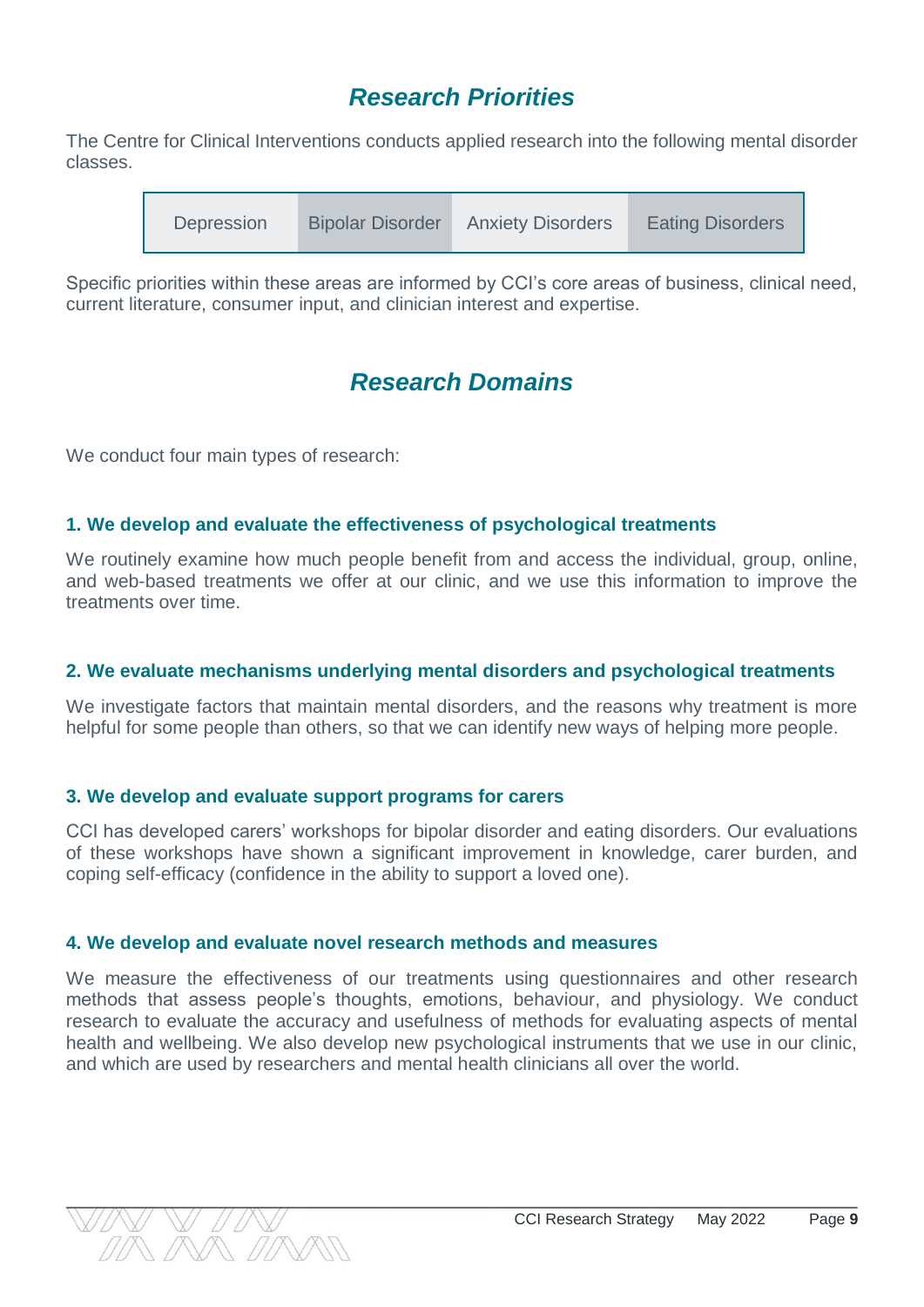# *Strategic Research Agendas*

#### **AGENDA 1:**

**Optimise assessment, and increase understanding of cause & effect**

#### **AGENDA 2:**

**Optimise psychological interventions**

#### **AGENDA 3:**

**Foster local, national and international partnerships & collaborations**

#### **AGENDA 4:**

**Dissemination for local, national, and global impacts**

#### **AGENDA 5:**

**Support staff to participate in research**

#### **WE WILL DO THIS BY:**

- Psychometric research to improve the reliability, validity, and clinical utility of assessment and measurement tools
- Research to improve understanding of the nature of mental health challenges
- Research into mechanisms of maintenance and change
- Research on psychological processes with a biopsychosocial lens

#### **WE WILL DO THIS BY:**

- Continually assessing and evaluating treatment outcomes
- Enhancing consumer outcomes by translating current evidence into clinical practice
- Identifying and address service gaps
- Developing and translating innovative solutions to address consumer need

#### **WE WILL DO THIS WITH:**

- Universities and Institutes
- Health Service Providers and Commissioners
- **Clinicians**
- Consumers and carers
- Aboriginal and Torres Strait Islander organisations, trainees, clinicians, and researchers
- Research networks

#### **WE WILL DO THIS BY:**

- Delivering and evaluating training and supervision in evidencebased practice
- Sharing and evaluating accessible consumer-focused and clinicianfocused resources
- Publishing outcomes with open science principles
- Presenting research findings in professional and community forums

#### **WE WILL DO THIS BY CREATING:**

- Opportunities to identify critical research questions to solve clinical problems
- Opportunities to develop research skills, including as project leads, with support and mentoring to continually build research culture and capacity
- Opportunities to contribute clinical perspectives on research publications
- Opportunities to disseminate and translate research findings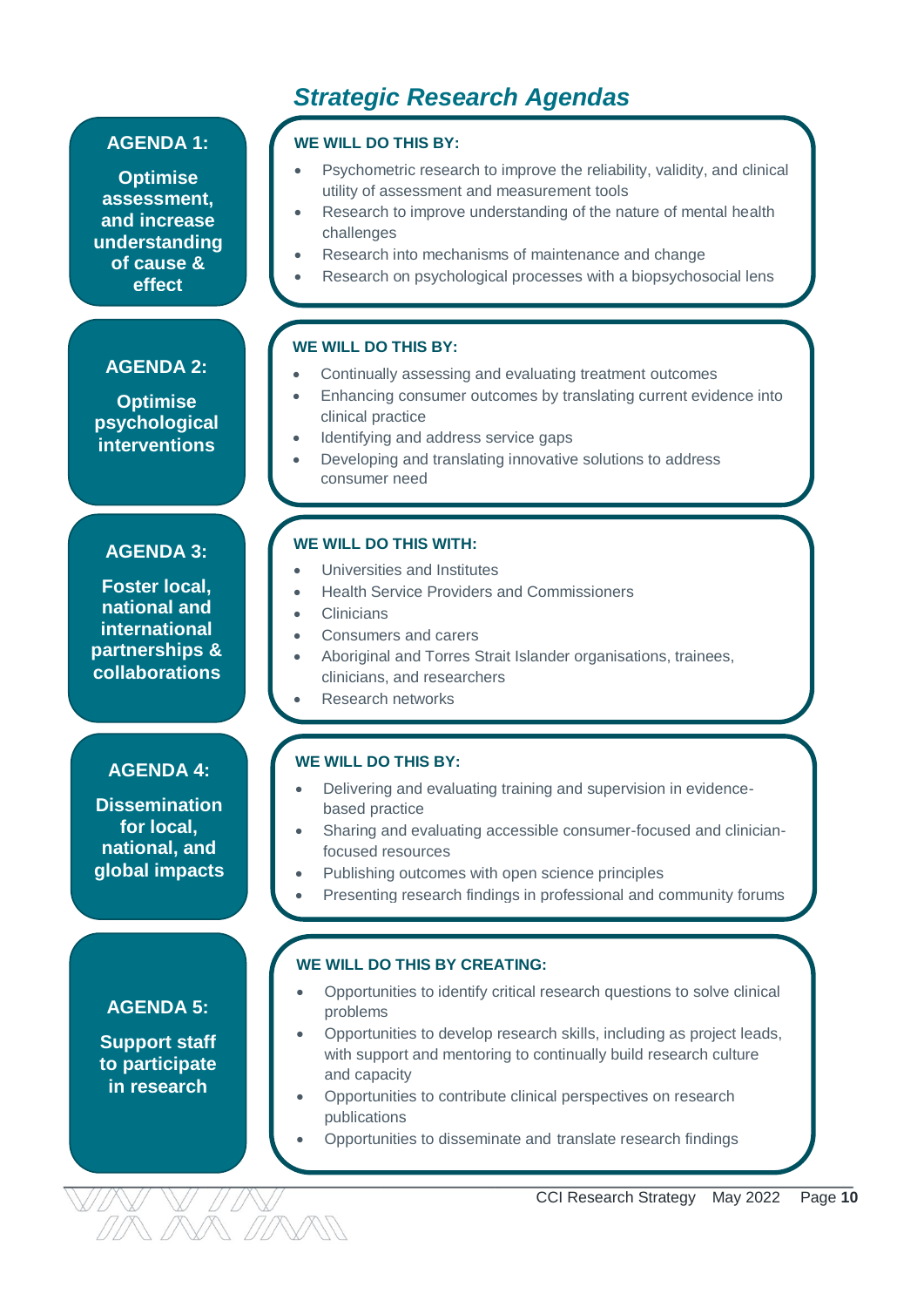# *Enablers to Achieving Outcomes*

#### **Human Resources**

- Administrative staff to assist with data collection
- Clinical staff to deliver interventions, innovate, collect and interpret data, and assist throughout the research endeavour
- Senior research scientist to assist with driving innovative research, in addition to data management, advanced statistical analyses, and dissemination.
- Workload for dedicated time to applied research, evaluation, and innovation
- Research mentoring and professional development

Aboriginal and Torres Strait Islander cadets and trainees

- Visiting presenters to learn about novel techniques and methods
- Clinical psychology trainees to provide interventions and complete research projects under supervision by CCI clinicians and researchers.

#### **Infrastructure**

- Electronic data collection
- Specialised research hardware and software
- Physical space to deliver interventions and collect data
- Access to literature databases

#### **Partnerships & Collaborations**

- **Consumers**
- Family members and carer groups
- Aboriginal and Torres Strait Islander mental health trainees and cadetship programs
- Universities (clinical researchers and students)
- Health service providers
- Department of Health
- Mental Health Commission
- Non-Government Organisations
- National and international leaders in clinical research
- Multi-disciplinary researchers

#### **Funding**

- Opportunities to apply for additional funding to support research from diverse sources
- For community and consumer involvement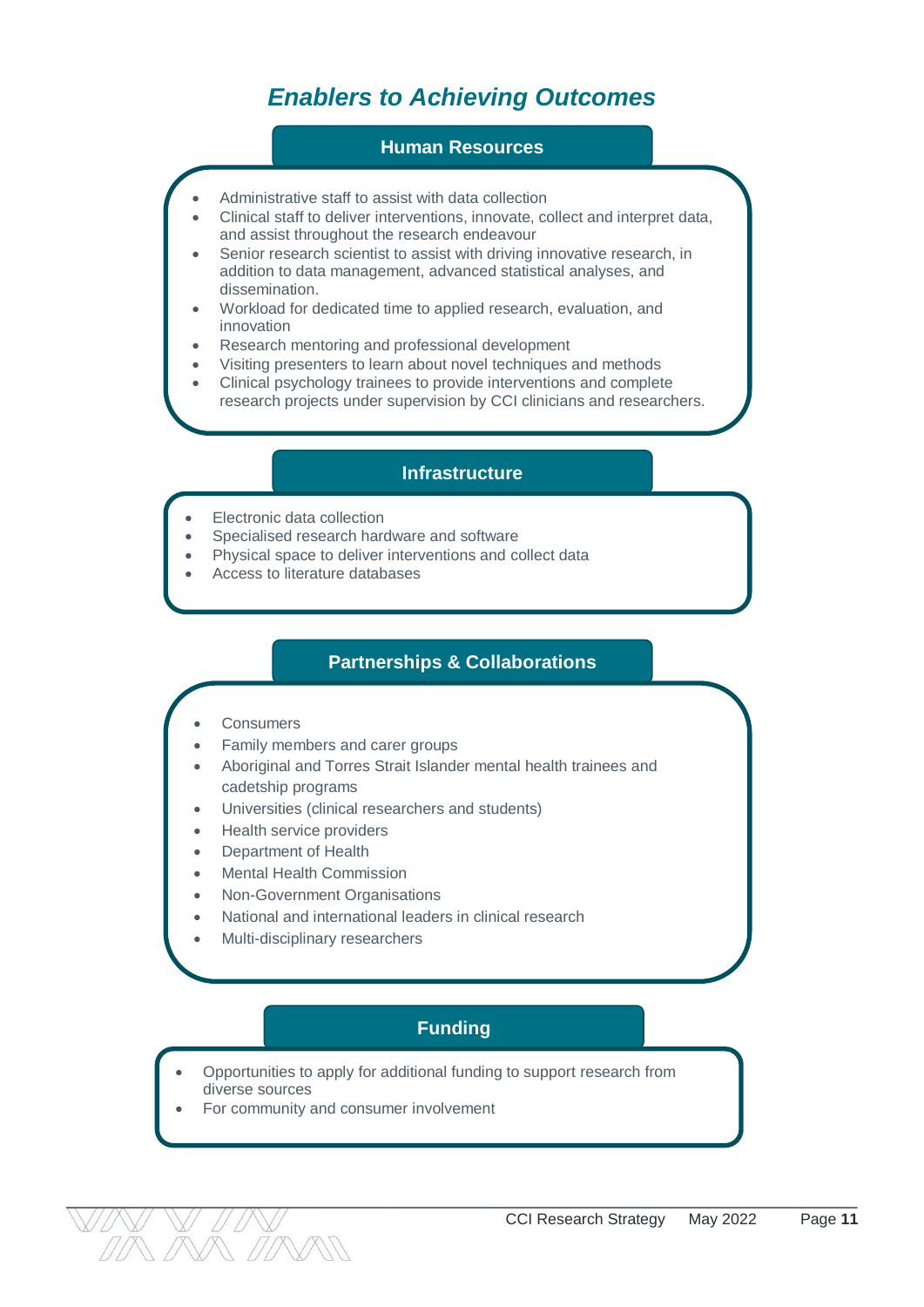# *Metrics of Success*

- Consumer advisory group established
- $\checkmark$  Increased understanding of best practice consumer engagement
- $\checkmark$  Consumer voices involved in all aspects of research

#### $\checkmark$  Evidence of improvements in consumer advisory group research capacities using the Lived Experience Research Capacity and Culture Tool (McEvoy et al., 2022)

- $\checkmark$  Evidence of satisfactory engagement from consumers' perspectives using the Engagement Evaluation Template from the Working Together Toolkit.
- Highly cited publications in peer-reviewed journals
- $\checkmark$  Clinician lead and co-authorships
- $\checkmark$  Diversified sources of research funding
- $\checkmark$  Local, national and international conference presentations and posters
- $\checkmark$  Speaker invitations

**Consumers**

- $\checkmark$  Demonstrated policy impacts
- $\checkmark$  Demonstrated practice impacts at CCI and beyond
- $\checkmark$  Research leadership

**Research Outputs & Impacts**

- Evidence that CCI's interventions meet or exceed international benchmarks
- $\checkmark$  Evidence that CCI's consumer and carer outcomes are improving over time

#### **Assessment & Intervention Outcomes**

- $\checkmark$  Increased efficiency and cost-effectiveness of interventions while maintaining consumer and carer outcomes
- $\checkmark$  Evidence of improvement in consumer and carer outcomes from additions of psychological and technical innovations
- $\checkmark$  Evidence of more rapid reductions in consumer mental health challenges, including while on waitlists
- $\checkmark$  Evidence of more efficient, valid, and reliable assessment methods
- Maintain and expand existing local, national, and international partnerships and collaborations
- $\checkmark$  Establish new strategic research partnerships
- $\checkmark$  Increase CCI's profile and reputation as a research-active community mental health service

# **Partnerships & Collaborations**